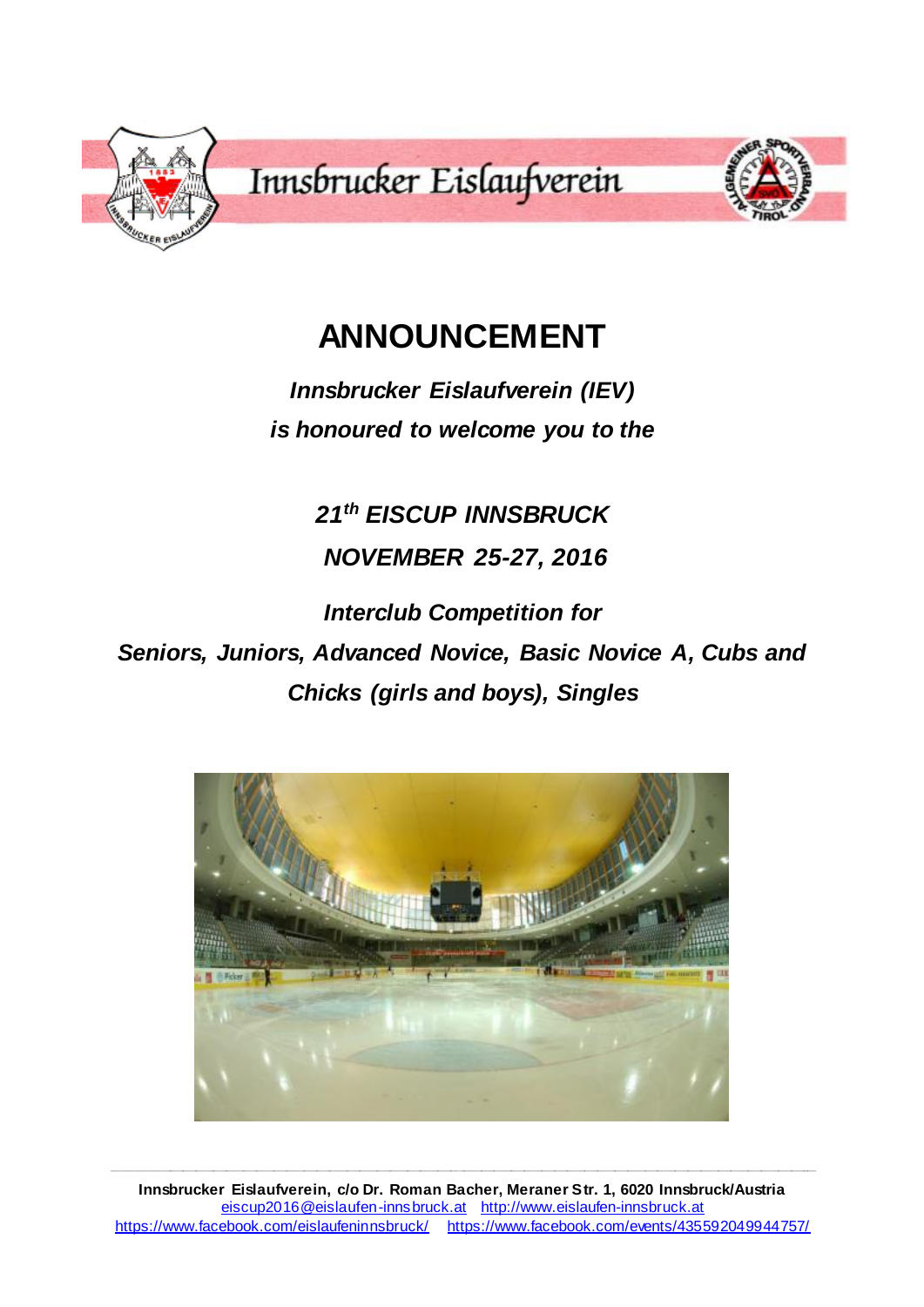# **General Regulation**

The 21th Eiscup Innsbruck will be conducted in accordance with: ISU Constitution and General Regulations, ISU Special Regulations and Technical Rules Single Skating 2016, as well as all pertinent ISU Communications for the categories Seniors, Juniors, Advanced Novice, and Basic Novice A and in accordance with ÖWO 2016 (Österreichische Wettlaufordnung).

## **Place and date**

The Eiscup will be held in Innsbruck at **Tiroler Wasserkraft Arena** (Olympiaworld Innsbruck), Olympiastraße 10, 6020 Innsbruck, **from November 25 to 27, 2016.**

## **Technical Data**

All competition events will be held in Innsbruck at Tiroler Wasserkraft Arena. The Ice Rink (30mx60m) is indoor and heated.

## **Categories**

**SENIOR MEN AND LADIES –** in accordance with ISU Constitution and General Regulations 2016, Special Regulations & Technical Rules Single Skating 2016, as well as all pertinent ISU Communications.

**JUNIOR MEN AND LADIES –** in accordance with ISU Constitution and General Regulations 2016, Special Regulations & Technical Rules Single Skating 2016, as well as all pertinent ISU Communications.

**ADVANCED NOVICES GIRLS –** in accordance with ISU Communication No. 2024 Short Program 2 min 30sec & Free Skating 3min +/-10sec

**ADVANCED NOVICES BOYS –** in accordance with ISU Communication No 2024 Short Program 2min 30sec & Free Skating 3min 30sec +/-10sec

**BASIC NOVICES A GIRLS –** in accordance with ISU Communication No. 2024 Free Skating, 2min 30sec +/- 10 sec

**BASIC NOVICES A BOYS –** in accordance with ISU Communication No. 2024 Free Skating, 2min 30sec +/- 10 sec

**CUBS GIRLS -** born: 1.7.2006 – 30.6.2008 Free Skating, 2min+/- 10 sec

**CUBS BOYS** - born: 1.7.2006 – 30.6.2008 Free Skating 2min +/- 10 sec

**CHICKS GIRLS** - born 1.7.2008 and younger Free Skating, 2min +/- 10 se

**CHICKS BOYS -** born 1.7.2008 and younger Free Skating, 2min +/- 10 sec

# **A well balanced CUBS Free Skating Program must contain:**

a) Maximum of 4 jump elements for Girls and Boys, one of which must be an Axel type jump. There may be up to two (2) jump combinations or sequences. Jump combination can contain only two (2) jumps. A jump sequence can contain any number of jumps, but only the two most difficult jumps will be counted. Only two (2) jumps can be repeated in a jump combination or jump sequence. Triple jumps are not permitted. Any single or double jump (including Double Axel) cannot be executed more than twice in total.

b) There must be a maximum of two (2) spins of a different nature (abbreviation), one of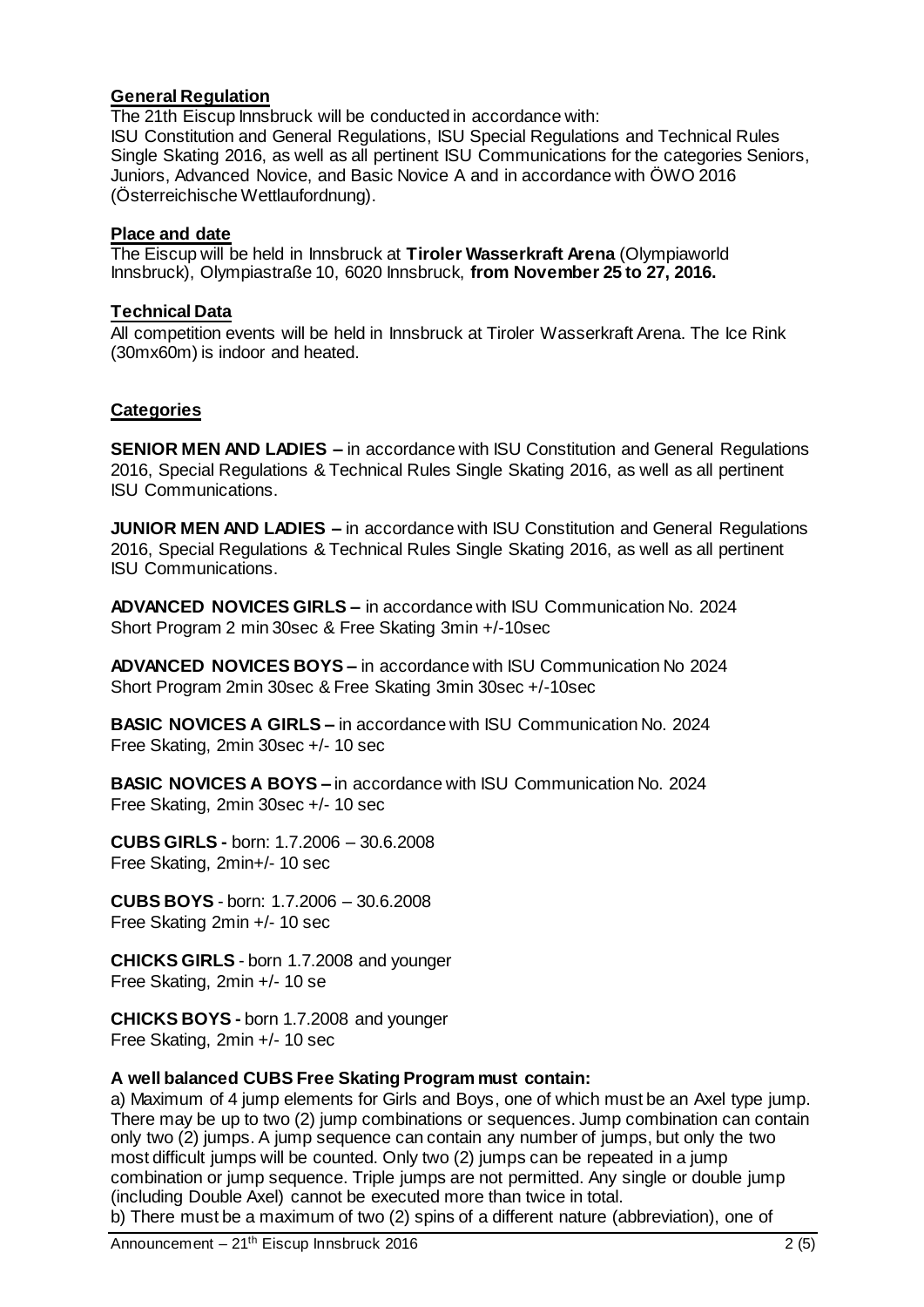which must be a spin combination with or without change of foot (minimum of six (6) revolutions in total) and one spin with no change of position and with or without change of foot (minimum of six (6) revolutions in total). Flying entry is allowed.

c) There must be a:

Maximum of one (1) step sequence, utilizing at least half of the ice surface, with a fixed Base value and evaluated in GOE only.

Level explanation: For Cubs in all elements which, are subject to Levels, only features up to Level 2 will be counted. Any additional features will not count for Level requirements and will be ignored by the Technical Panel.

The Program Components are only judged in

- Skating Skills

- Performance/Execution

The factor of the Program Components is 2.5

## **A well balanced CHICKS Free Skating Program must contain:**

a) Maximum of 4 jump elements for Girls and Boys, one of which must be an Axel type jump. There may be up to two (2) jump combinations or sequences. Jump combination can contain only two (2) jumps. A jump sequence can contain any number of jumps, but

only the two most difficult jumps will be counted. Only two (2) jumps can be repeated in a jump combination or jump sequence. Triple jumps are not permitted. Any single or double jump (including Double Axel) cannot be executed more than twice in total.

b) There must be a maximum of two (2) spins of a different nature (abbreviation), one of which must be a spin combination with or without change of foot (minimum of six (6) revolutions in total) and one spin with no change of position and with or without change of foot (minimum of six (6) revolutions in total). Flying entry is allowed.

c) There must be a:

Maximum of one (1) step sequence, utilizing at least half of the ice surface, with a fixed Base value and evaluated in GOE only.

Level explanation: For Chicks in all elements which, are subject to Levels, only features up to Level 2 will be counted. Any additional features will not count for Level requirements and will be ignored by the Technical Panel.

The Program Components are only judged in

- Skating Skills

- Performance/Execution

The factor of the Program Components is 2.5

#### **Entries**

Entries must be sent by **November 1, 2016** to: **Innsbrucker Eislaufverein, c/o Dr. Roman Bacher, Meraner Str. 1, 6020 Innsbruck/Austria**

**E-Mail[: eiscup2016@eislaufen-innsbruck.at](mailto:eiscup2016@eislaufen-innsbruck.at)**

The organizing committee reserves the right to limit the number of entries to three skaters per club and category. After the entry deadline the organizing committee may decide if in special cases more than three skaters per category could be accepted.

#### **Entry fee**

**€ 45,00 per participant to be paid latest till November 4, 2016** to the following bank account:

**Bank name:** Tiroler Sparkasse **Account owner:** Innsbrucker Eislaufverein, Meraner Str. 1, 6020 Innsbruck **IBAN:** AT272050300000143024 **SWIFT:** SPIHAT22XXX

Entries will only be confirmed if the entry fee is paid via bank transfer by November 4, 2016. Reimbursement of entry fees can only be offered for cancellations done latest by November 10, 2016, or by sending a medical attest latest two days before competition.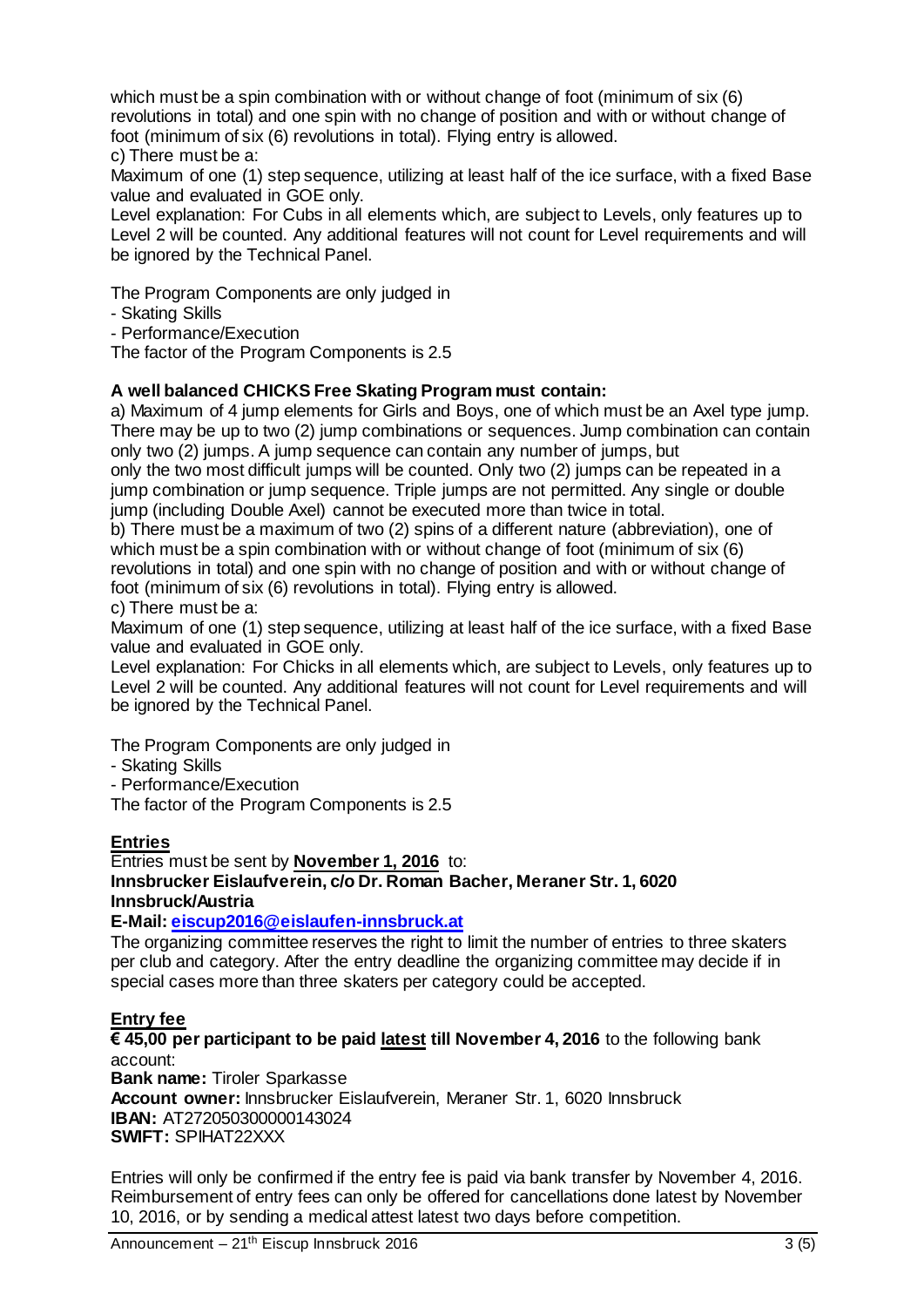# **Music**

All Competitors shall furnish competition music of excellent quality on Audio CD format and all discs must show competitor's name, club and category. Each program (short program, free skating) must be recorded on one track and on a separate disc. In addition, we highly recommend that competitors provide a back-up disc for each program.

# **Planned Program Content Sheet**

The **Program Content Sheet** must be sent along with the **Entry Forms** to the Organizing Committee till **November 1, 2016,** by email to: **[eiscup2016@eislaufen-innsbruck.at](mailto:eiscup2016@eislaufen-innsbruck.at)**

## **Draws**

Draws for the starting order of Seniors, Juniors and Advanced Novice Short Program as well as for Basic Novice A, Cubs, and Chicks Free Program will be done electronically. The organizing committee will send the starting orders to all participating clubs as well as will publish them at:

- <http://www.skateaustria.com/index.php/events/eiscup.html> and at<br>21th International Fiscup Innsbruck 2016 (special events page at
- [21th International Eiscup](https://www.facebook.com/events/435592049944757/?ref=1&feed_story_type=279&action_history=%5B%7B%22surface%22%3A%22permalink%22%2C%22mechanism%22%3A%22surface%22%2C%22extra_data%22%3A%5B%5D%7D%5D) Innsbruck 2016 (special events page at Facebook)

Starting orders for Seniors, Juniors and Advanced Novice Free Program will be in reverse order to the final result of the short programs.

#### **Prizes**

The trophy "Internationaler Pokal der Stadt Innsbruck" ("International Cup of Innsbruck") will be awarded to the skaters with the **highest total score** (Ladies and Men).

## **Liability**

In accordance with the ISU Rule 119, the Organizer accept no liability for bodily or personal injury, or for property loss or damage incurred by any Competitors or any kind of Officials.

#### **Hotel Recommendation**

The organizers have arranged special rates for Eiscup participants (code "Eiscup 2016") at following hotels:

- **Hotel Ramada** Innsbruck Tivoli, Olympiastraße 41, 6020 Innsbruck, +43 512 8904043109, reservierung@*ramada*-*innsbruck*
- **Hotel BIERWIRT**, Bichlweg 2, 6020 Innsbruck, +43 512 342143[, hotel@bierwirt.com](mailto:hotel@bierwirt.com)
- **Hotel BINDERS**, Dr. Glatzstraße 20, 6020 Innsbruck, +43 512 33436, hotel@binders.at

Furthermore very moderate single, double and triple rooms are also available at:

- **Hotel Tyrolean Sports Center**, Olympiastraße 10a, 6020 Innsbruck, +43 512 33838- 461, [claudia.gaensluckner@olympiaworld.at](mailto:claudia.gaensluckner@olympiaworld.at) [http://www.olympiaworld.at/en/arenen/landessportcenter/hotel\\_landessportcenter.php](http://www.olympiaworld.at/en/arenen/landessportcenter/hotel_landessportcenter.php)